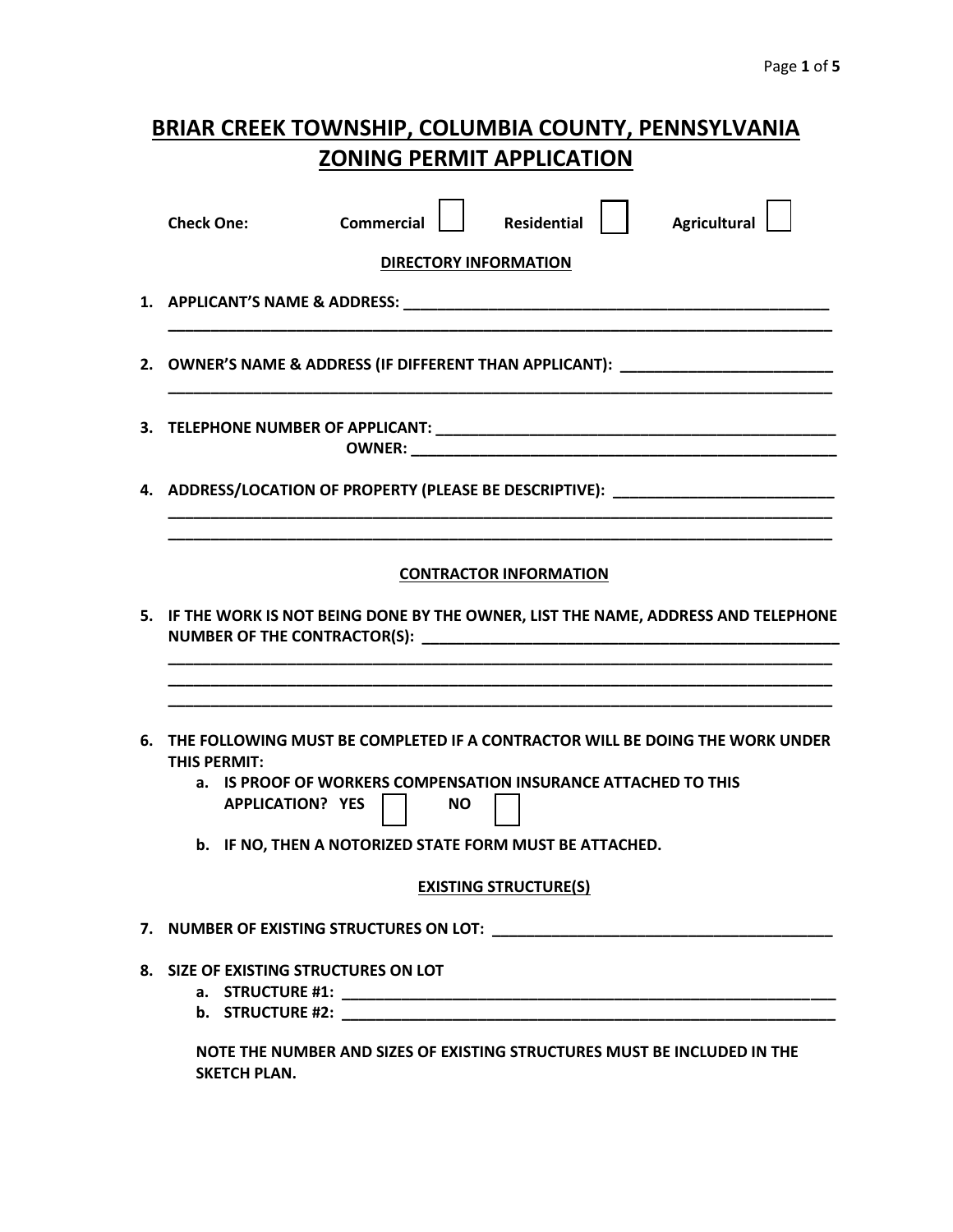## **STRUCTURES TO BE BUILT**

|                                                                                  | 9. PROVIDE A COMPLETE JOB DESCRIPTIONOF THE PROPEROSED CONSTRUCTION (INCLUDE<br>IF THE APPLICATION IS FOR THE USE OF LAND OR STRUCTURE ONLY PROVIDE THE FOLLOWING<br>NARRATIVE CONSISTING OF DETAILS OF THE PROJECT: ________________________________ |                                  |                     |                               |  |  |  |
|----------------------------------------------------------------------------------|-------------------------------------------------------------------------------------------------------------------------------------------------------------------------------------------------------------------------------------------------------|----------------------------------|---------------------|-------------------------------|--|--|--|
|                                                                                  |                                                                                                                                                                                                                                                       |                                  |                     |                               |  |  |  |
|                                                                                  | <u> 1989 - Johann Stoff, amerikansk politiker (d. 1989)</u>                                                                                                                                                                                           |                                  |                     |                               |  |  |  |
| 10. SIZE OF LOT: WIDTH:_________________DEPTH:__________________________________ |                                                                                                                                                                                                                                                       |                                  |                     |                               |  |  |  |
| 11. SIZE OF STRUCTURE(S) TO BE BUILT:                                            |                                                                                                                                                                                                                                                       |                                  |                     |                               |  |  |  |
| <b>STRUCTURE #1</b>                                                              | <b>STRUCTURE #2</b>                                                                                                                                                                                                                                   |                                  | <b>STRUCTURE #3</b> |                               |  |  |  |
| <b>HEIGHT: _________________</b>                                                 |                                                                                                                                                                                                                                                       | <b>HEIGHT: ________________</b>  |                     | HEIGHT: New York Products     |  |  |  |
| <b>WIDTH: ______________</b>                                                     |                                                                                                                                                                                                                                                       | <b>WIDTH: _______________</b> __ |                     | <b>WIDTH:</b> _______________ |  |  |  |
| <b>DEPTH:</b> _______________                                                    |                                                                                                                                                                                                                                                       | <b>DEPTH:</b> ________________   |                     | <b>DEPTH: _______________</b> |  |  |  |
| 12. TOTAL SQUARE FEET OF STRUCTURES TO BE BUILT: _______________________________ |                                                                                                                                                                                                                                                       |                                  |                     |                               |  |  |  |
| 13. LOCATIONS OF STRUCTURE ON LOT: STRUCTURE #1: STRUCTURE #2: STRUCTURE #3:     |                                                                                                                                                                                                                                                       |                                  |                     |                               |  |  |  |
|                                                                                  |                                                                                                                                                                                                                                                       |                                  |                     |                               |  |  |  |
| <b>FEET TO REAR YARD PROPERTY LINE:</b>                                          |                                                                                                                                                                                                                                                       |                                  |                     |                               |  |  |  |
| <b>FEET TO SIDE YARD PROPERTY LINE:</b>                                          |                                                                                                                                                                                                                                                       |                                  |                     |                               |  |  |  |
| <b>FEET TO SIDE YARD PROPERTY LINE:</b>                                          |                                                                                                                                                                                                                                                       |                                  |                     |                               |  |  |  |
|                                                                                  | NOTE: THESE DISTANCES MUST BE INCLUDED IN YOUR SKETCH PLAN.                                                                                                                                                                                           |                                  |                     |                               |  |  |  |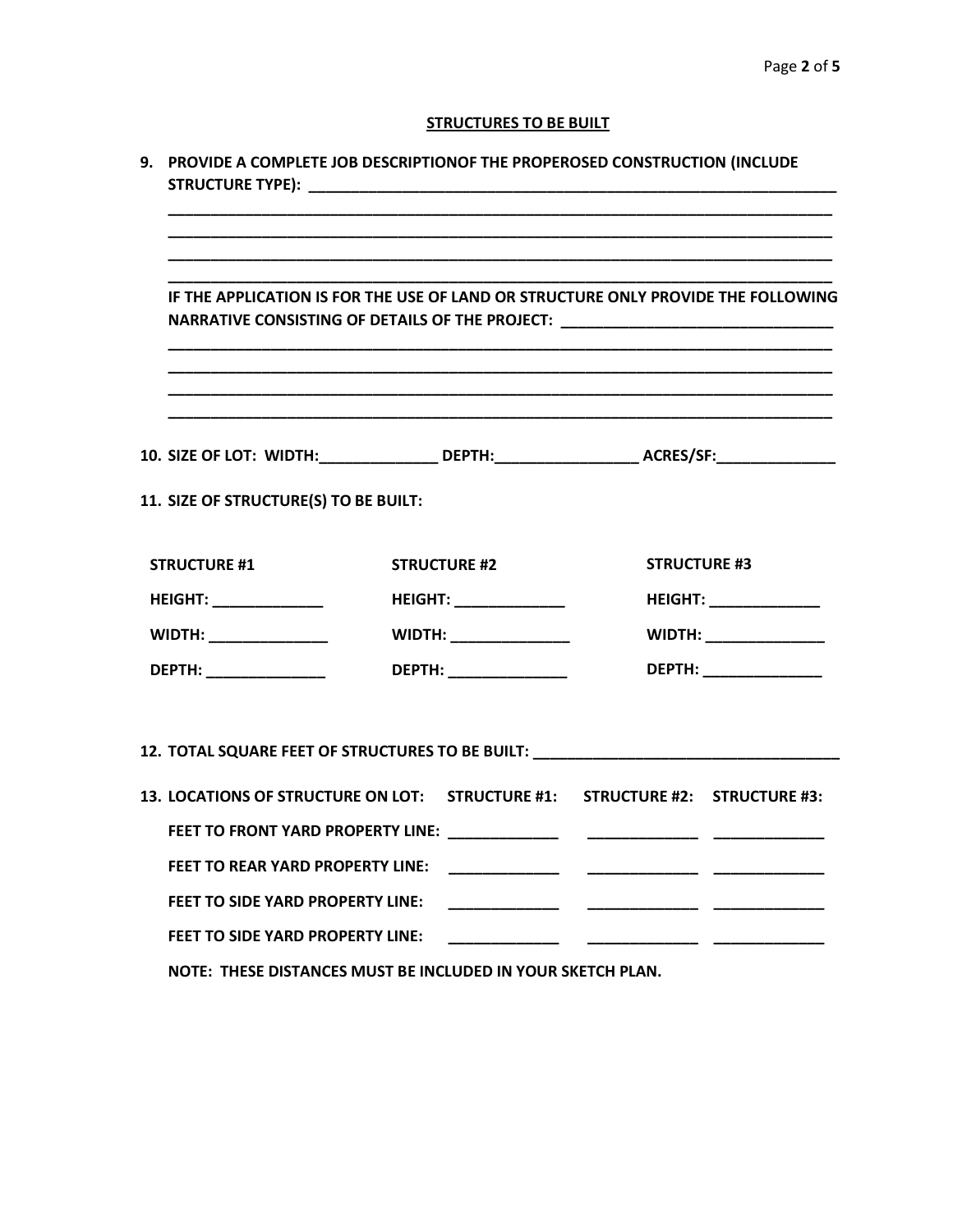## **SEWER & WATER INFORMATION**

|                                                                                  | <b>14. PLEASE CIRCLE ONE FROM EACH CATEGORY:</b>                                             |            |           |               |  |
|----------------------------------------------------------------------------------|----------------------------------------------------------------------------------------------|------------|-----------|---------------|--|
|                                                                                  | a. METHOD OF WATER SUPPLY: ON LOT                                                            |            |           | OR PUBLIC     |  |
|                                                                                  | b. METHOD OF SEWAGE DISPOSAL ON LOT                                                          |            | <b>OR</b> | <b>PUBLIC</b> |  |
|                                                                                  | 15. HAS A NEW SEWAGE PERMIT BEEN ISSUED? YES                                                 |            | <b>NO</b> |               |  |
|                                                                                  | SEWAGE PERMIT NUMBER _________________                                                       |            |           |               |  |
|                                                                                  | <b>OTHER CONSTRUCTION INFORMATION</b>                                                        |            |           |               |  |
|                                                                                  |                                                                                              |            |           |               |  |
|                                                                                  |                                                                                              |            |           |               |  |
|                                                                                  |                                                                                              | <b>USE</b> |           |               |  |
|                                                                                  | 18. PLEASE CHECK ANY OF THE FOLLOWING THAT APPLY TO YOUR REQUEST:<br><b>USE OF STRUCTURE</b> |            |           |               |  |
| _______________________USE OF STRUCTURE THAT HAS BEEN ALTERED, EXTENDED OR MOVED |                                                                                              |            |           |               |  |
| USE OF VACANT LAND                                                               |                                                                                              |            |           |               |  |
| ________________________CHANGE IN THE USE OF LAND                                |                                                                                              |            |           |               |  |
| <b>CHANGE IN THE USE OF A STRUCUTURE</b>                                         |                                                                                              |            |           |               |  |
|                                                                                  | 19. PLEASE EXPLAIN THE ITEM OR ITEMS CHECKED ABOVE (INCLUDE THE PRESENT AND                  |            |           |               |  |

**\_\_\_\_\_\_\_\_\_\_\_\_\_\_\_\_\_\_\_\_\_\_\_\_\_\_\_\_\_\_\_\_\_\_\_\_\_\_\_\_\_\_\_\_\_\_\_\_\_\_\_\_\_\_\_\_\_\_\_\_\_\_\_\_\_\_\_\_\_\_\_\_\_\_\_\_\_\_ \_\_\_\_\_\_\_\_\_\_\_\_\_\_\_\_\_\_\_\_\_\_\_\_\_\_\_\_\_\_\_\_\_\_\_\_\_\_\_\_\_\_\_\_\_\_\_\_\_\_\_\_\_\_\_\_\_\_\_\_\_\_\_\_\_\_\_\_\_\_\_\_\_\_\_\_\_\_ \_\_\_\_\_\_\_\_\_\_\_\_\_\_\_\_\_\_\_\_\_\_\_\_\_\_\_\_\_\_\_\_\_\_\_\_\_\_\_\_\_\_\_\_\_\_\_\_\_\_\_\_\_\_\_\_\_\_\_\_\_\_\_\_\_\_\_\_\_\_\_\_\_\_\_\_\_\_**

**PROPOSED USES AND STRUCUTURE TYPE): \_\_\_\_\_\_\_\_\_\_\_\_\_\_\_\_\_\_\_\_\_\_\_\_\_\_\_\_\_\_\_\_\_\_\_\_\_\_\_\_\_\_**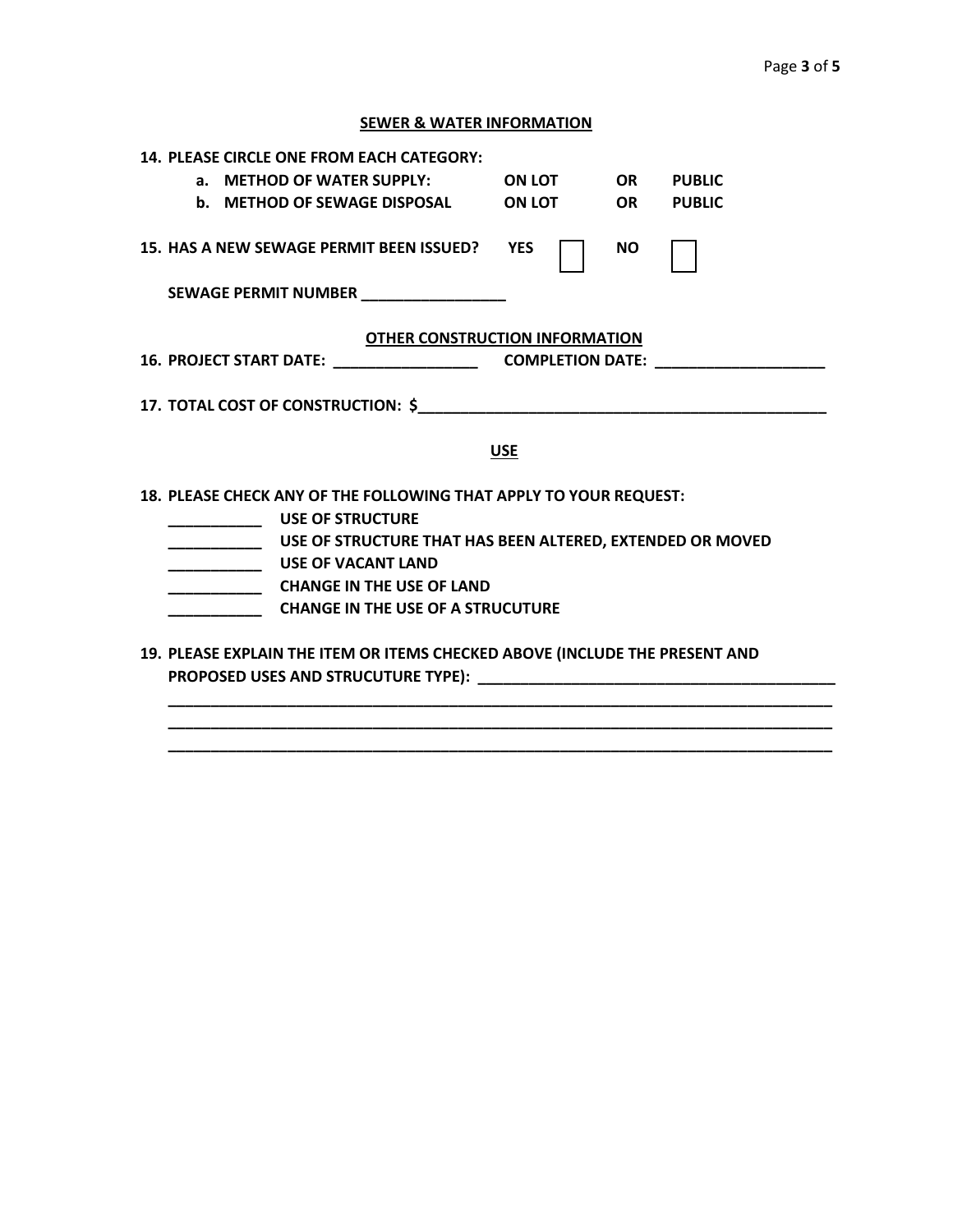**THE INFORMATION WHICH I HAVE PROVIDED WITHIN THIS APPLICATION IS TRUE AND CORRECT. I HEREBY AGREE TO COMPLY WITH ALL BRIAR CREEK TOWNSHIP ORDINANCES AND THE LAWS OF THE COMMONWAELTH OF PENNSYLVANIA IN THE PERFORMANCE OF MY WORK WITHIN THE TOWNSHIP. I FURTHER AGREE TO NOTIFY THE ZONING OFFICER OF ANY CHANGES IN THE INFORMATION PROVIDED IN THIS APPLICATION.**

| <b>SIGNATURE OF OWNER</b>                                                                         | <b>DATE</b> |
|---------------------------------------------------------------------------------------------------|-------------|
| <b>SIGNATURE OF APPLICANT</b>                                                                     | <b>DATE</b> |
|                                                                                                   |             |
| <b>TOWNSHIP USE ONLY</b>                                                                          |             |
|                                                                                                   |             |
|                                                                                                   |             |
| FEE PAID:                                                                                         |             |
|                                                                                                   |             |
|                                                                                                   |             |
| APPROVAL IS SUBJECT TO THE FOLLOWING CONDITIONS: APPROVAL IS SUBJECT TO THE FOLLOWING CONDITIONS: |             |
| IF DENIED, THE REASON FOR DENIAL OF THE APPLICATION CITING SECTIONS OF THE ZONING                 |             |
|                                                                                                   |             |
| IF THE ZONING APPLICATION IS DENIED, ATTACH A COPY OF THE DENIAL LETTER.                          |             |

**SONNY KELCHNER, ZONING OFFICER**

**\_\_\_\_\_\_\_\_\_\_\_\_\_\_\_\_\_\_\_\_\_\_\_\_\_\_\_\_\_\_\_\_\_\_\_\_\_\_\_\_\_\_\_\_\_\_\_\_**